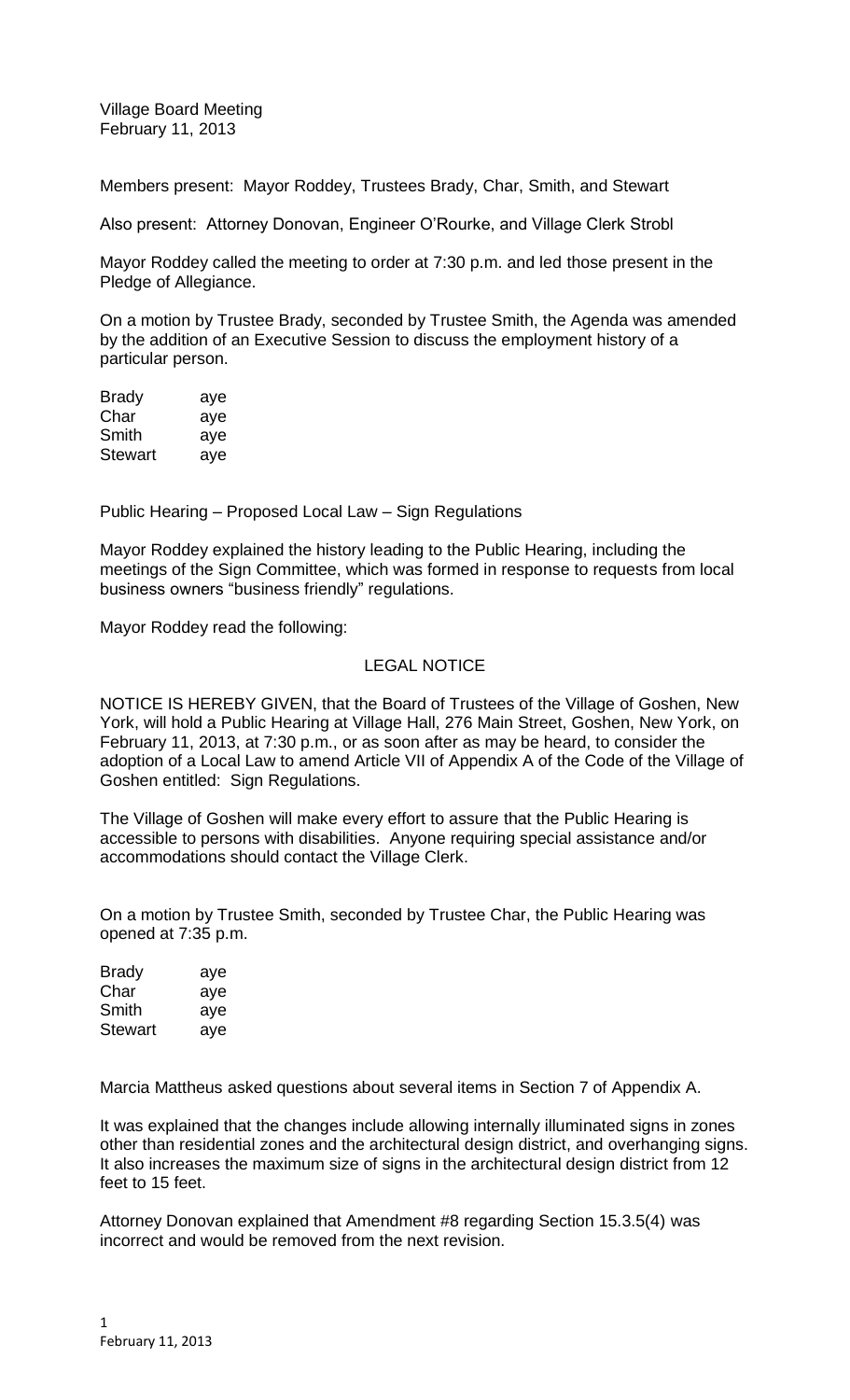Ray Quattrini asked why there was a need to change the signage laws at this point, and noted that it is the historical aspect of the Village that brings businesses to Goshen.

Mayor Roddey explained that updating the ordinance was in response to requests from local business owners, and that changes were made in an effort to help businesses while maintaining the integrity of the downtown area.

Maureen Quattrini stated that she is in favor of overhanging signs but that she hoped there would be continuity and integrity going down both sides of the street.

Ray Rooney noted that the height of overhanging signs over sidewalks needed to be addressed to avoid safety issues associated with youths jumping.

Ed Connor asked where the law specifically refers to the ADD.

Attorney Donovan answered that those regulations are in Article 15.

Ed Connor suggested a more thorough review of sign permit applications, with a review by the Planning Board as well as the Building Inspector.

Joel Markowitz stated that Goshen needs to welcome business and suggested a 3-year moratorium on applying sign regulations. He noted that seeking uniformity here sends the wrong message, and that more input is needed from business owners.

It was decided that the Public Hearing would be left open to receive written comments from the Planning Board, written comments from residents, and to make small changes to the text of the Local Law.

On a motion by Trustee Char, seconded by Trustee Stewart, the Public Hearing will be continued on March 11, 2013.

| Brady          | aye |
|----------------|-----|
| Char           | aye |
| Smith          | aye |
| <b>Stewart</b> | aye |

At 8:10 p.m. Deputy Mayor Char relieved Mayor Roddey, to enable the Mayor's attendance at the Board Meeting of the Town of Goshen for a discussion of the annexation of land at the Industrial site into the Village.

On a motion by Trustee Stewart, seconded by Trustee Brady, the Minutes of the January 28, 2013 Village Board Meeting were accepted as submitted.

| <b>Brady</b> | aye |
|--------------|-----|
| Char         | aye |
| Smith        | aye |
| Stewart      | ave |

On a motion by Trustee Smith, seconded by Trustee Brady, the Minutes of the February 4, 2013 Village Board Work Session were accepted as submitted.

| Brady   | aye |
|---------|-----|
| Char    | aye |
| Smith   | aye |
| Stewart | aye |

Deputy Mayor Char read a letter from Donald M. Card, Jr. requesting a crosswalk sign on North Church Street, next to the fire station.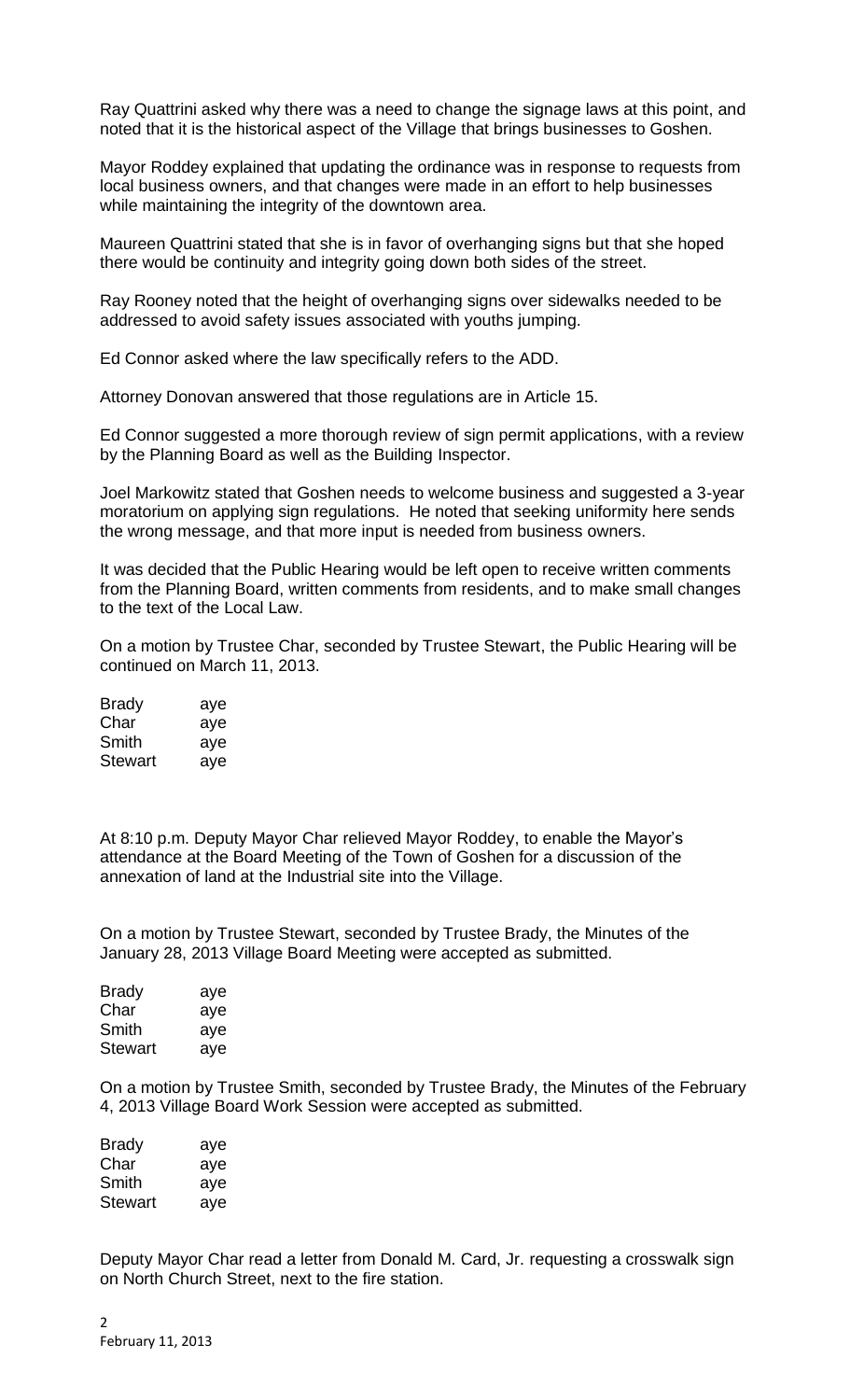Items of Business

On a motion by Trustee Brady, seconded by Trustee Smith, Thomas Lane, Manuel Orellana, Brian Ritchings, and Michael Sullivan are hereby authorized to attend the New York Rural Water Association's Water Well Rehabilitation Seminar on March 7, 2013 at the Ramada Inn in Fishkill, NY. It is understood that the cost of this training is \$116.00, and that a total of 6 contact hours will be awarded to each participant towards recertification.

| <b>Brady</b>   | aye |
|----------------|-----|
| Char           | aye |
| Smith          | aye |
| <b>Stewart</b> | aye |

Paul Block, of Consolidate Energy Solutions, LLC, and Michele Ries, of M & R Energy Resources Corporation, presented the Board with electricity supply bids.

It was determined that the pricing needs to be refreshed as the current contract expires in April. Both bidders agreed to present electric pricing effective in April, 2013, at 9:00 a.m. on February 14, 2013.

On a motion by Trustee Brady, seconded by Trustee Stewart, the Mayor was authorized to select the electricity supply bid that is most economical for the Village, from bids submitted on February 14, 2013.

| <b>Brady</b> | aye |
|--------------|-----|
| Char         | aye |
| Smith        | aye |
| Stewart      | ave |

## LANDFILL CLOSURE STATE ASSISTANCE CONTRACT RESOLUTION

Resolution authorizing execution of Contract No. C304746 for State assistance for landfill closure pursuant to Title 5 of Article 54 and Title 4 of Article 56 of the New York State Environmental Conservation Law

The following was moved by Trustee Smith, and seconded by Trustee Brady:

WHEREAS, the Village of Goshen, herein called the "Municipality" has hereby determined that certain work, as described in the State assistance contract and any amendments thereof, herein called the "Project", is desirable and in the public interest; and

WHEREAS, Title 5 of Article 54 and Title 4 of Article 56 of the Environmental Conservation Law authorized State assistance payments to municipalities for closure of municipal landfills by means of a written agreement and the Municipality deems it to be in the public interest and benefit under this law to enter into said written agreement;